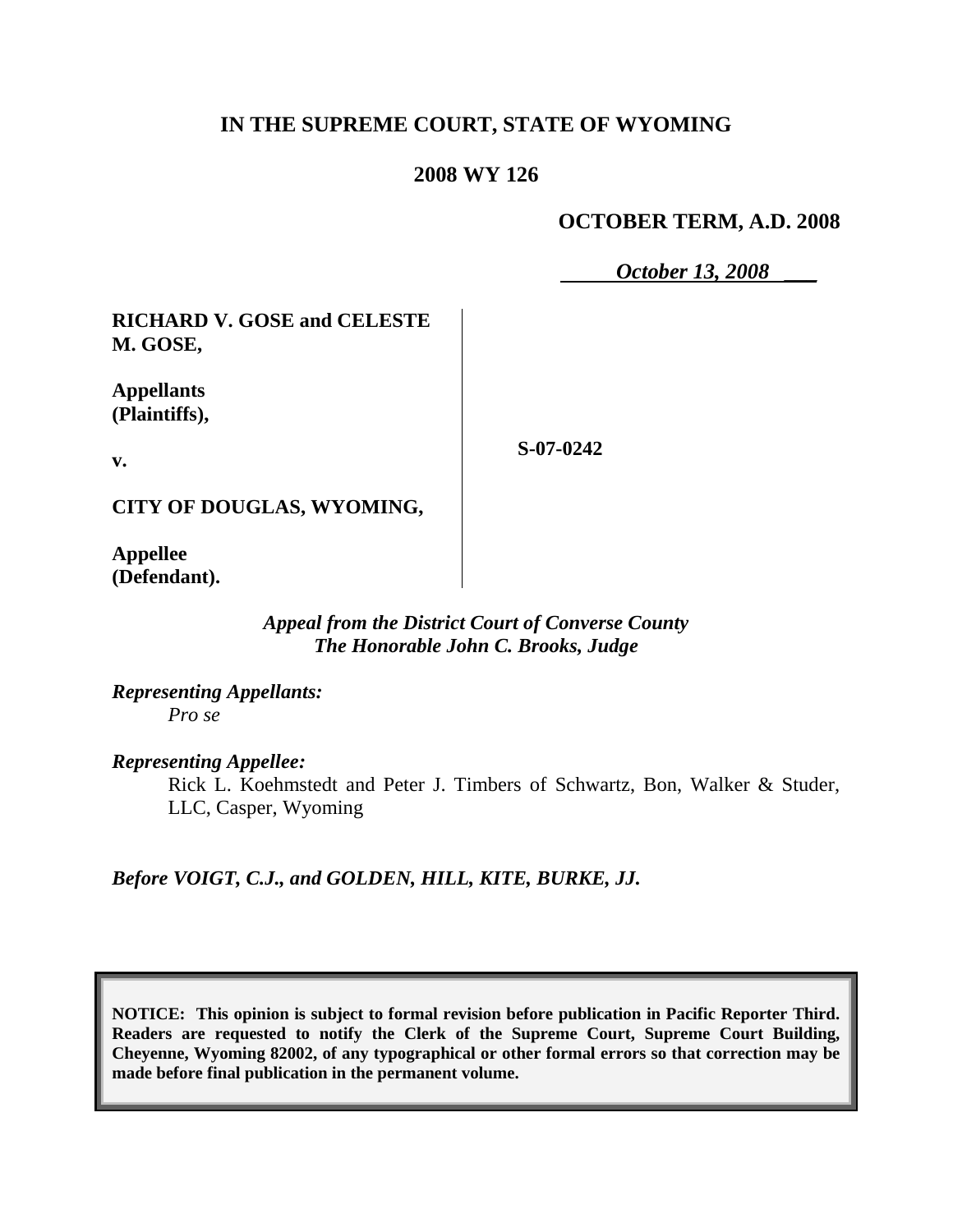### **GOLDEN**, Justice.

[¶1] The City of Douglas (City) did not approve a subdivision proposed by Appellants Richard and Celeste Gose (the Goses). The Goses filed a complaint seeking money damages from the City, based on a claim of inverse condemnation. The district court dismissed the damages claim, with prejudice, because, among other reasons, the Goses' complaint did not allege that their notice of governmental claim complied with the certification and signature requirements contained in Wyo. Const. art. 16, § 7. While we agree that dismissal of the damages claim was proper, we find that the dismissal should have been without prejudice. Also, we will affirm the district court's denial of mandamus relief, because the City does not have an absolute and incontrovertible duty to approve the subdivision.

#### **ISSUES**

[¶2] The Goses present this statement of the issues:

1. The first issue in this case is the question of jurisdiction as is contested by Appellee under Rule  $12(b)(1)$ of the Wyoming Rules of Civil Procedure raising the issue as to jurisdiction of the subject matter and framing the Motion and Brief as failing to follow the requirements of Article 16 Section 7 of the Wyoming Constitution, when the perfected demand under Article 16 Section 7 of the Wyoming Constitution was properly served on the City of Douglas and pled in the Complaint.

2. The second issue in this case is the question of whether the 2 year limitation of actions set out in W.S. 1-39-113 which states "(a) No action shall be brought under this act against a governmental entity unless the claim upon which the action is based is presented to the entity as an itemized statement in writing within two (2) years of the date of the alleged act, \*\*\*" started to run when the act of preventing the approval of the Cheyenne Subdivision was meaningful to damage Appellants started when the County Commissioners of Converse County approved the Subdivision in 2006 or the Appellee alleged at some earlier time, 2002, when the Converse County Planning and Zoning Commission gave a conditional approval which condition had not been met and the act by the City of Douglas was raised but of no effect.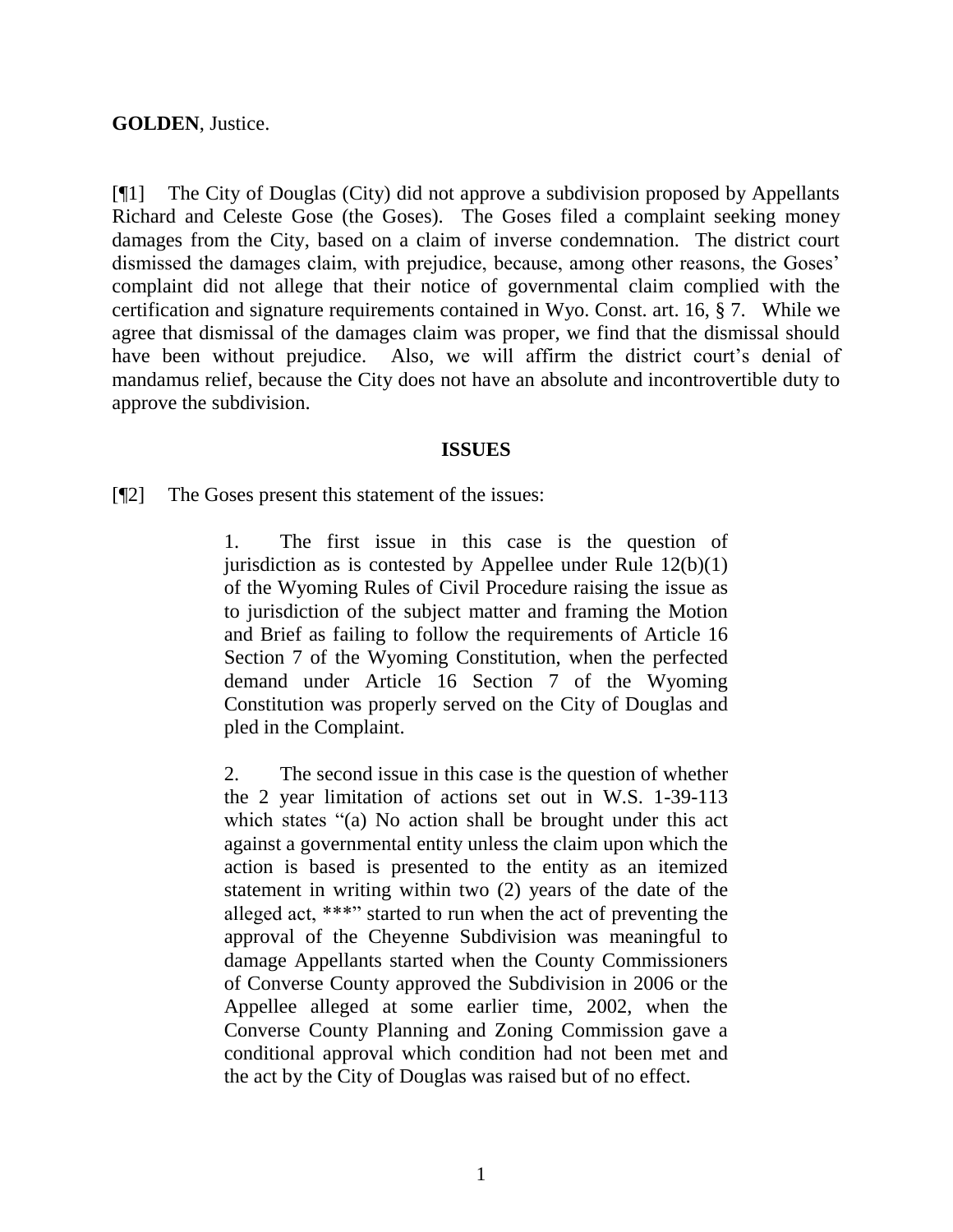3. The third issue in this case is whether the City of Douglas had the Statutory Authority to demand of Appellant, Richard V. Gose, an agreement to improve a portion of County Road No. 56 to City of Douglas requirements by the paving, sidewalking, curbing and guttering of a portion of County Road No. 56 located on another person"s property before approving the Cheyenne Subdivision or was precluded from this demand by its violating the tax laws of Wyoming.

4. The fourth issue in this case is the question of [the district court's] legal ability to make decisions as to elect which fact to use to decide the motion of dismissal before the Court when on each issue before the Court, [the district court] elected a set of facts in opposition to the facts presented by Appellants to make his decision when this is a jury case with the Appellants not having waived a Jury determination of the facts and the contradicted facts decided upon should have been decided by a jury and not [the district court].

# **FACTS**

[¶3] Appellants Richard and Celeste Gose (father and daughter) own land just outside the City of Douglas (City). This case arises from the Goses" attempts to subdivide that property.

[¶4] Mr. Gose purchased the property in May of 1979. In June of 1980, the City annexed the Clearfield East Subdivision. The Goses' property lies adjacent to the Clearfield East Subdivision property. In August of 1993, the Douglas City Council passed a resolution that vacated the plat for the Clearfield East Subdivision. The resolution stated that it operated "to divest all public rights in the streets, alleys, commons and public ground laid out or described in such plat."

[¶5] In 2001, Mr. Gose submitted a proposed subdivision, the "Cheyenne Subdivision," to Converse County officials. Because the proposed subdivision lies within one mile of City limits, the City was provided with a copy of the subdivision application. The City did not approve the subdivision. The proposed plat map indicates that the subdivision would be accessed by "unimproved" County Road No. 56, which passes through the Clearfield East Addition. The City took this position: "The portion of the roadway to serve this subdivision appears to be located within the city limits in the Clearfield East Addition to the City of Douglas [and] will need to be designed and developed to city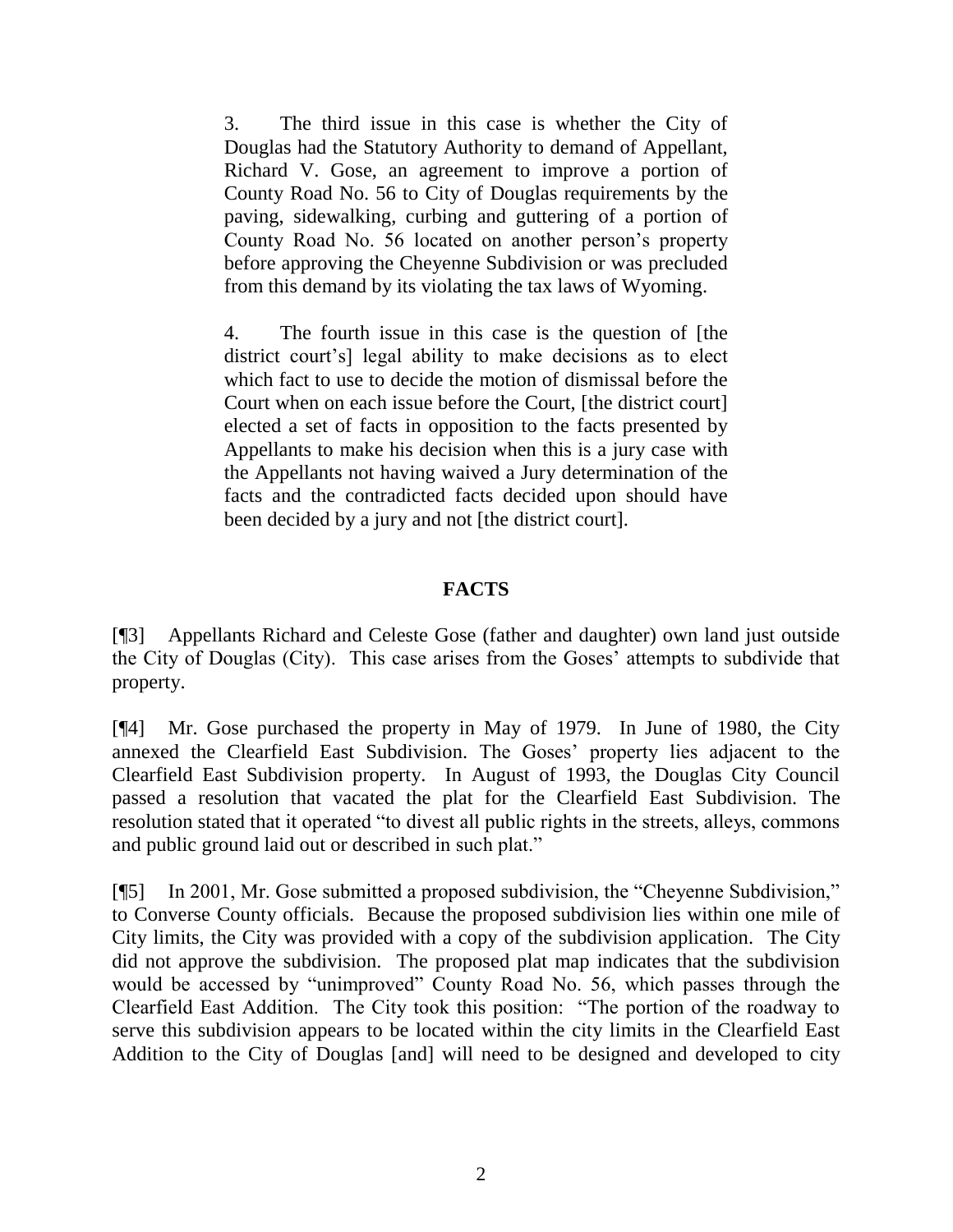street specifications."<sup>1</sup> City street standards mandate paved roads, curb, gutter, and sidewalk. The City also questioned whether the proposed access road was a county road.

[¶6] On March 19, 2002, the Converse County Planning and Zoning Commission conditionally approved the subdivision plat, "subject to the necessity of the developer to resolve the access issue with the City of Douglas." In June of 2002, Mr. Gose proposed a city ordinance that would allow county roads within the city limits to be gravel. The City Council rejected the proposed ordinance.

[¶7] In a September 11, 2002, letter to Mr. Gose, the City Administrator stated that the "City"s position continues to be that we have the ability to control how roadways are developed within the city limits, whether they are city or county roads." The letter also stated:

> The City would be willing to enter into a Deferred Development Agreement with you, whereby the road could be developed to gravel street standards until the Clearfield East Subdivision develops. At that time, we would insist that this roadway be paved with a percentage of that development appropriately belonging to all who benefit from it, including your county subdivision users.

[¶8] In November of 2002, Mr. Gose sued the City (and its mayor, administrator, and council members) in Federal District Court for the District of Wyoming. In August of 2003, the Federal District Court dismissed the suit. The Federal District Court found that Mr. Gose"s claims were not ripe because he had not pursued an inverse condemnation claim in state court.

[¶9] Next, Mr. Gose filed suit, in state district court, to establish that the proposed subdivision's access road was in fact a county road. He was successful in this effort, and the district court entered a decree on June 16, 2006. On August 1, 2006, the County Commissioners conducted a hearing on the proposed subdivision. According to the Goses' brief, the County Commissioners approved the proposed subdivision the next day.

[¶10] However, the City again did not approve the proposed subdivision. In a letter to the Converse County Commissioners, the City Administrator indicated that the City "stands by its existing city subdivision standards, which require that streets within the city limits be developed to city standards." The letter also indicated "the City would still be willing to enter into a Deferred Development Agreement with Mr. Gose." The matter next proceeded to this litigation.

l

<sup>&</sup>lt;sup>1</sup> Although the Clearfield East Subdivision plat has been vacated, it does not appear that the Clearfield East annexation has been de-annexed. *See* Wyo. Stat. Ann. § 15-1-421 (LexisNexis 2007).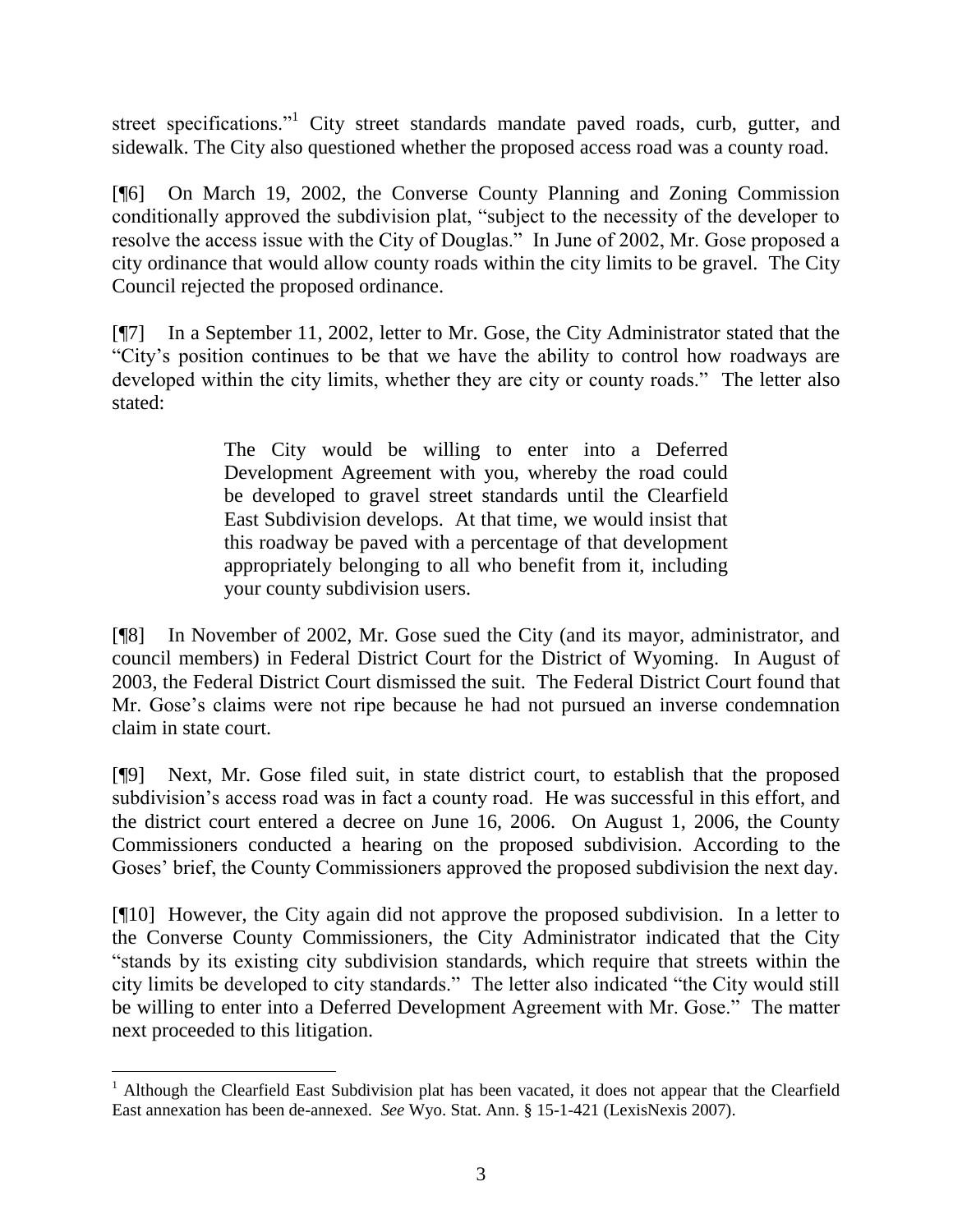[¶11] On March 8, 2007, the Goses submitted a letter to the City in which they claimed damages of \$456,000. This notice of claim was notarized and signed under penalty of perjury. On April 20, 2007, the Goses filed this suit seeking damages and other relief. First, the Goses alleged the City was depriving them of the beneficial use of their land. The Goses cited Wyoming's inverse condemnation statute, Wyo. Stat. Ann. § 1-26-516 (LexisNexis 2007).<sup>2</sup> Second, the Goses requested the district court order the City to approve the proposed subdivision and refrain from requiring them to improve the access road (*i.e.*, pave, sidewalk, curb and gutter). The City filed a motion to dismiss.

[¶12] On September 17, 2007, the district court entered its "Order Granting Motion to Dismiss with Prejudice." The district court dismissed the inverse condemnation claim for two reasons. First, the judge found that the Goses' complaint was jurisdictionally deficient because it did not allege compliance with the constitutional signature requirements for a notice of claim. *Beaulieu v. Florquist*, 2004 WY 31, ¶¶ 14-15, 86 P.3d 863, 868-69 (Wyo. 2004). Second, the judge ruled that the Goses' claims were untimely. The judge found that the notice of claim was not filed "within two (2) years of the date of the alleged act, error or omission." Wyo. Stat. Ann. § 1-39-113(a) (LexisNexis 2007). The judge found that the "act, error or omission" giving rise to the Goses' claim was "the denial of his subdivision application in 2002." The judge rejected Goses' argument that their claim did not accrue until the County approved the subdivision in August of 2006.

[¶13] With respect to the Goses" request that the City be required to approve the subdivision, the judge ruled that the Goses were seeking mandamus relief. The judge found that mandamus relief was not proper because the City had no clear legal obligation to approve the subdivision. This timely appeal followed.

# **DISCUSSION**

### *A. Notice of governmental claim*

[¶14] The Goses contend that, contrary to the district court"s decision, their complaint adequately alleged compliance with the Constitution"s signature requirements. The Goses also submit that their notice of claim met the constitutional signature requirements.

 **<sup>2</sup>** Wyo. Stat. Ann. § 1-26-516. Action for inverse condemnation.

When a person possessing the power of condemnation takes possession of or damages land in which he has no interest, or substantially diminishes the use or value of land, due to activities on adjoining land without the authorization of the owner of the land or before filing an action of condemnation, the owner of the land may file an action in district court seeking damages for the taking or damage and shall be granted litigation expenses if damages are awarded to the owner.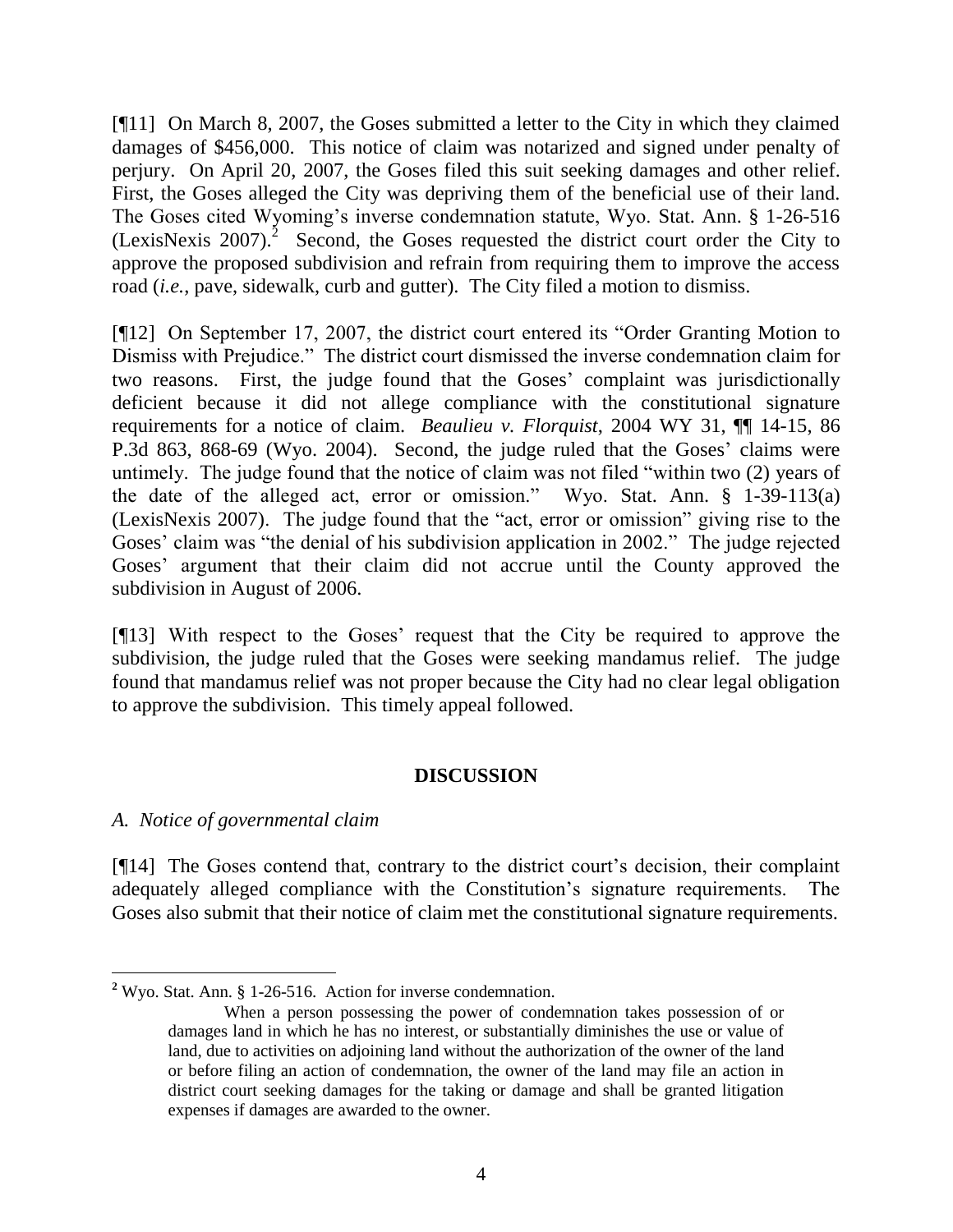[¶15] There is little question that the Goses" claim for inverse condemnation is subject to the time limits for filing claims set forth in the Wyoming Governmental Claims Act, as well as the requirements of Wyo. Const. art. 16, § 7. *Waid v. State ex rel. Dept. of Transp.*, 996 P.2d 18, 24-25 (Wyo. 2000) ("[The parties] agree that the time limits for filing claims set forth in the Wyoming Governmental Claims Act, Wyo. Stat. Ann. §§ 1- 39-101 through 1-39-120, apply to a claim against the State for inverse condemnation. . . . [W]e agree with the parties that the time limits articulated in Wyo. Stat. Ann. § 1-39- 113 apply.").

[¶16] Likewise, there is little question that the Goses" notice of claim met the constitutional signature requirements. The claim was signed and witnessed before a notary public, under penalty of perjury. *Cantrell v. Sweetwater County School Dist. No. 2*, 2006 WY 57, ¶ 11, 133 P.3d 983, 987 (Wyo. 2006) ("We conclude that, if a governmental claim is supported only by certificate, that certificate must be accompanied by the words "under penalty of perjury," but that a claim may be supported by verified affidavit without inclusion of those words.").

[¶17] However, the question here is not whether the Goses" notice of claim complied with the requirements of Wyo. Const. art. 16, § 7. Rather, the question is whether the Goses" complaint adequately alleged compliance with requirements of Wyo. Const. art. 16, § 7.<sup>3</sup> We established the latter requirement in *Beaulieu v. Florquist*, 2004 WY 31, ¶¶ 14-15, 86 P.3d 863, 868-69 (Wyo. 2004) (*Beaulieu II*) (some citations omitted), where we wrote:

> The rule that the timely filing of a proper claim with the governmental entity is a condition precedent to suit is a judicially created rule. Heretofore, we have limited the application of that rule, when determining the presence or absence of subject matter jurisdiction, to the statutory requirements; that is, we have required only that the complaint allege the filing of the claim and the date of such filing. We now hold, however, that the complaint must also allege compliance with the signature and certification requirements of the state constitution. No proper claim has been filed if it does not meet those constitutional requirements, so the district court does not obtain subject matter jurisdiction until those constitutional requirements are

 $\overline{a}$ **<sup>3</sup>** Wyo. Const. art. 16 § 7. Payments of public money.

No money shall be paid out of the state treasury except upon appropriation by law and on warrant drawn by the proper officer, and no bills, claims, accounts or demands against the state, or any county or political subdivision, shall be audited, allowed or paid until a full itemized statement in writing, certified to under penalty of perjury, shall be filed with the officer or officers whose duty it may be to audit the same.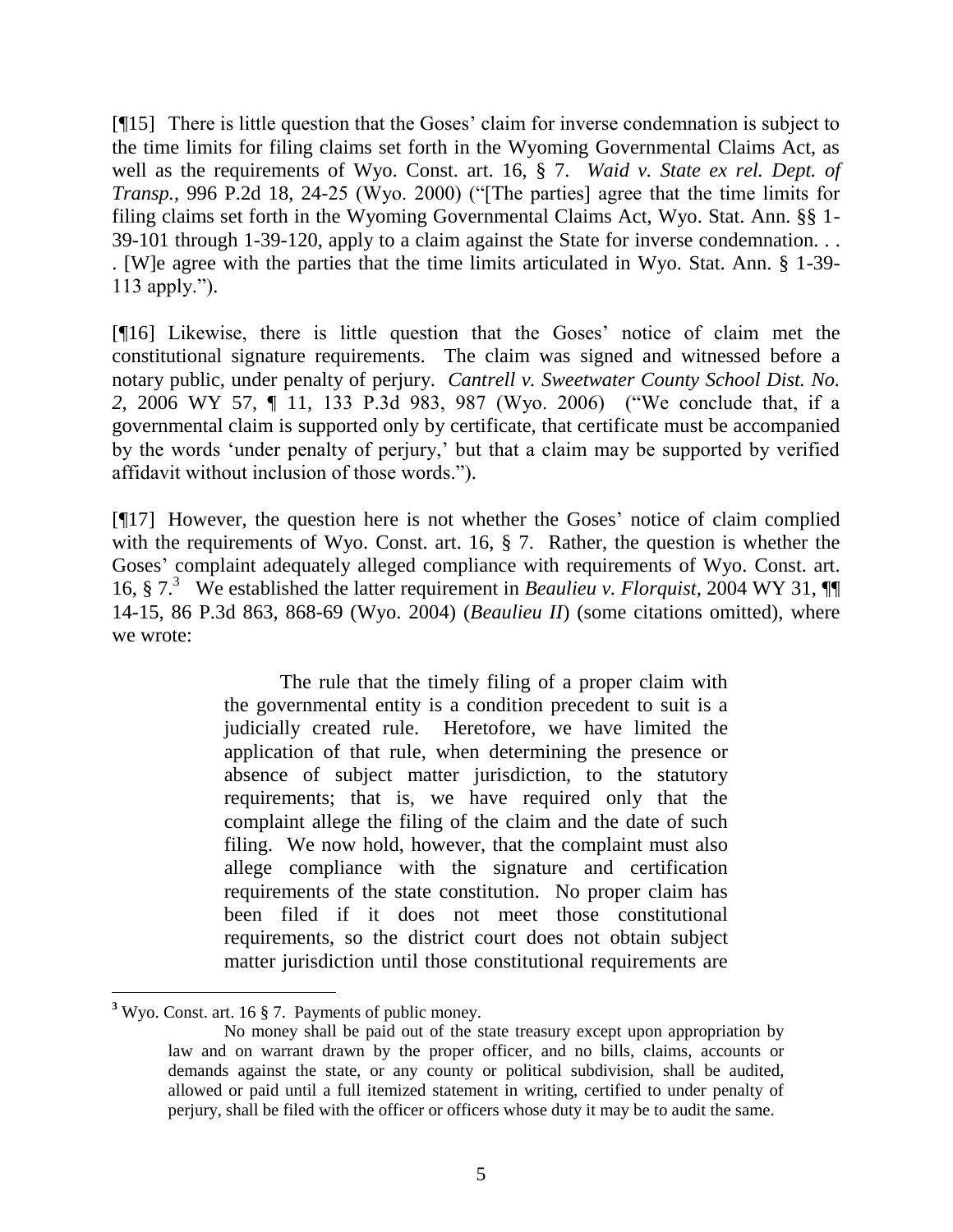met. That, in effect, was the essence of the holding in *Beaulieu I*.

It is important to distinguish between the constitutional signature and certification requirements and the judicially created condition precedent requirement. While we recognized as long ago as *Utah Const. Co*. [45 Wyo. 403, 19 P.2d 951 (1933)] that governmental claims must meet the constitutional requirements, we have not heretofore required that complaints allege such compliance. It is our intention clearly to do so now. Inasmuch as the courts do not have subject matter jurisdiction over a governmental claim that has not met the constitutional requirements, it shall henceforth be incumbent upon the plaintiff in such a case to allege in his or her complaint not only compliance with statutory filing requirements, but compliance with constitutional signature and certification requirements. This rule shall apply to all complaints filed after the date of publication of this opinion.

The allegation requirement established in *Beaulieu II* applies to the Gose's complaint because that complaint was filed over three years after *Beaulieu II* was published.

[¶18] In their complaint, the Goses alleged that

[d]emand pursuant to Wyoming Statute Section 1-39-113 was delivered lawfully to the City of Douglas, Wyoming by the original letter attached as Exhibit "4" which is dated March 8, 2007, it having been delivered to the City of Douglas, Wyoming.

The Goses contend that the complaint's reference to their valid notice of claim is tantamount to making the allegation in the complaint. We disagree. *Beaulieu II* was clear that the complaint itself must include an allegation that the constitutional signature and certification requirements have been met. The Goses' complaint includes no reference to the constitutional requirements, nor does it include an indication that the constitutional requirements were met. Moreover, the notice of claim itself does not include any reference to compliance with the constitutional requirements. We agree with the district court that the Goses" complaint failed to meet the requirements of *Beaulieu II* because the complaint did not allege compliance with the constitutional signature and certification requirements.

[¶19] That should have ended the district court"s discussion on the inverse condemnation claim. However, the district court went on to rule that the Goses' notice of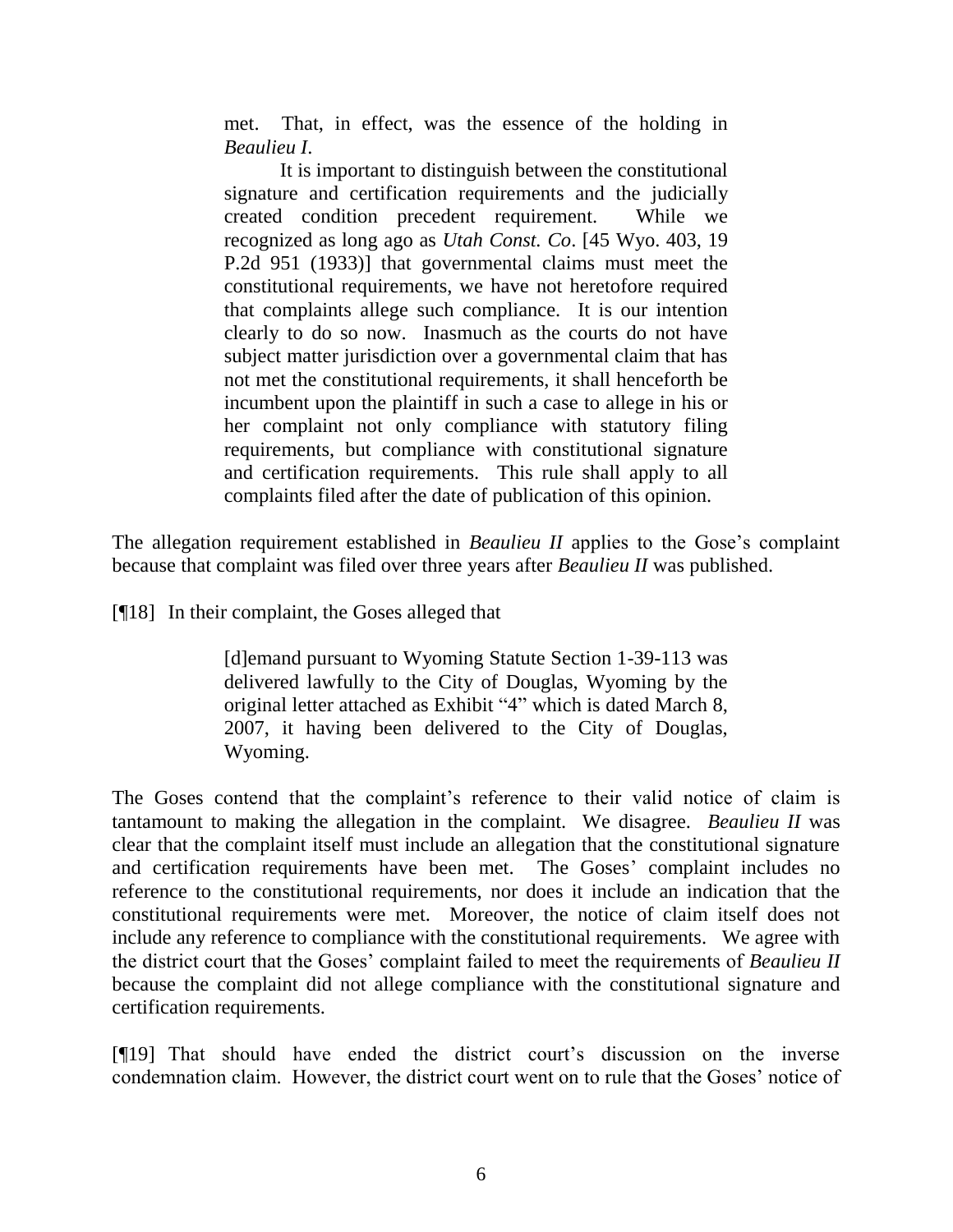claim was not timely. *See* Wyo. Stat. Ann. § 1-39-113 (LexisNexis 2007). 4 While it is tempting to address whether the Goses" notice of claim was timely, judicial restraint counsels us to leave that issue for another day. Because the Goses" complaint did not allege compliance with the constitutional signature requirements, the district court never acquired jurisdiction over the inverse condemnation claim. Thus, the district court did not have jurisdiction to determine whether the Goses' notice of claim was timely. Once the district court determined the complaint did not meet the requirements established in *Beaulieu II*, its jurisdiction was at an end. It should not have addressed, and we will not address, whether the notice of claim was timely.

[¶20] The next question is whether dismissal with prejudice was proper. Prior to *Beaulieu II*, this Court held that, when a governmental entity is sued for money damages, the complaint must allege the filing of a claim that complies with the Wyoming Governmental Claims Act. In that context, this Court has written:

> Our rule states we can consider the question of jurisdiction upon our own motion and that it is never waived. *Board of Trustees of the University of Wyoming v. Bell*, 662 P.2d 410 (Wyo. 1983), and cases cited therein. We said in Bell:

> > [W]e hold that the failure to file a claim under that statute [Wyo. Stat. § 1-39-113] results in a district court having no jurisdiction over an action which is brought if the complaint fails to allege the filing of the claim pursuant to statute.

(b) The claim shall state:

 $4$  Wyo. Stat. Ann. § 1-39-113. Claims procedure.

<sup>(</sup>a) No action shall be brought under this act against a governmental entity unless the claim upon which the action is based is presented to the entity as an itemized statement in writing within two (2) years of the date of the alleged act, error or omission, except that a cause of action may be instituted not more than two (2) years after discovery of the alleged act, error or omission, if the claimant can establish that the alleged act, error or omission was:

<sup>(</sup>i) Not reasonably discoverable within a two (2) year period; or

<sup>(</sup>ii) The claimant failed to discover the alleged act, error or omission within the two (2) year period despite the exercise of due diligence.

<sup>(</sup>i) The time, place and circumstances of the alleged loss or injury including the name of the public employee involved, if known;

<sup>(</sup>ii) The name, address and residence of the claimant and his representative or attorney, if any; and

<sup>(</sup>iii) The amount of compensation or other relief demanded.

<sup>(</sup>c) All claims against the state shall be presented to the general services division of the department of administration and information. Claims against any other governmental entity shall be filed at the business office of that entity. In the case of claims against local governments the claim submitted need not be acted upon by the entity prior to suit.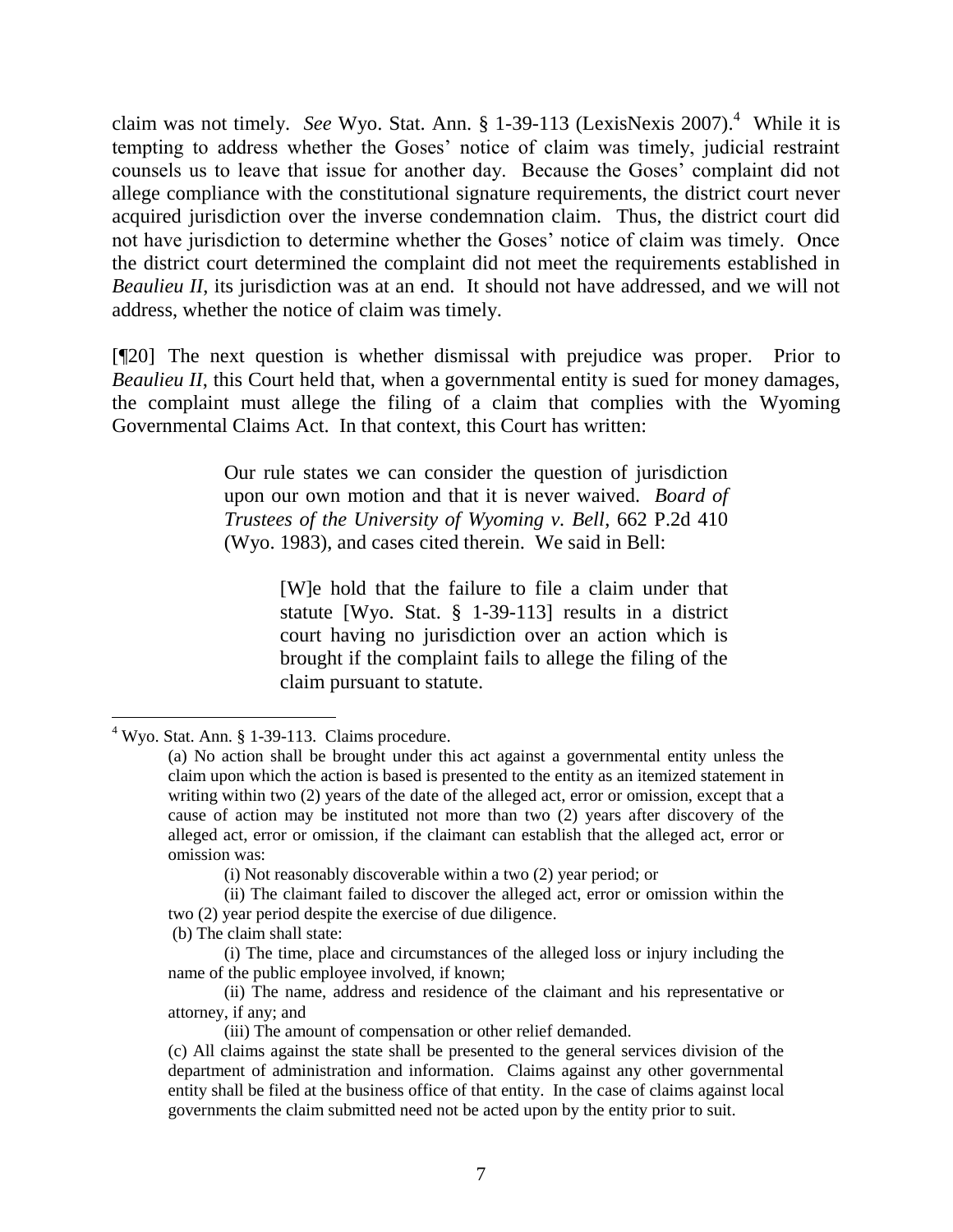*Bell*, 662 P.2d at 415 (emphasis added). In this instance, Amrein alleged the filing of the claim, but we expand upon the rule articulated in *Bell* and now hold that, in order to invoke the jurisdiction of the district court, such an allegation must encompass a statement of the date the claim was filed to demonstrate the filing of the claim within two years of the date of the "alleged act, error or omission" or, alternatively, the statutory ground for the late discovery of the "alleged act, error or omission." Since Amrein failed to make this allegation, the complaint was subject to dismissal for failure to allege the jurisdiction of the court with specificity. We recognize dismissal is within the discretion of the trial court, and **it would generally be appropriate to enter that dismissal without prejudice**.

*Amrein v. Wyoming Livestock Bd.*, 851 P.2d 769, 771 (Wyo. 1993) (emphasis added).

[¶21] We conclude that dismissal without prejudice was appropriate in this case also. According to the Goses" complaint, their notice of claim was dated March 8, 2007. The Goses filed their complaint on April 20, 2007, well within the one-year statute of limitations found in Wyo. Stat. Ann. § 1-39-114 (LexisNexis 2007).<sup>5</sup> The dismissal order was entered on September 17, 2007. Thus, at the time the case was dismissed, the Goses remained within the one year statute of limitations. Under these circumstances, we find that the dismissal should have been without prejudice. *See Peters v. West Park Hosp.*, 2003 WY 117, ¶ 15, 76 P.3d 821, 824 (Wyo. 2003). We will remand for entry of an order dismissing, without prejudice, the inverse condemnation claim. The dismissal order should establish for the Goses a reasonable time within which to file a new complaint.

### *B. Mandamus*

[¶22] In the Goses" second cause of action in their complaint, they prayed for an order requiring the City of Douglas to "approve the Cheyenne Subdivision" and requiring the City to "cease and desist from violating the law by imposing the preconditioned necessity of Plaintiff agreeing to improve the roadway of County Road No. 56 to the paving, sidewalking, curbing, and guttering of this roadway to the specifications of the city of Douglas before approving the Cheyenne Subdivision." The district court determined that

**<sup>5</sup>** Wyo. Stat. Ann. § 1-39-114. Statute of limitations.

Except as otherwise provided, actions against a governmental entity or a public employee acting within the scope of his duties for torts occurring after June 30, 1979 which are subject to this act shall be forever barred unless commenced within one (1) year after the date the claim is filed pursuant to W.S. 1-39-113. . . .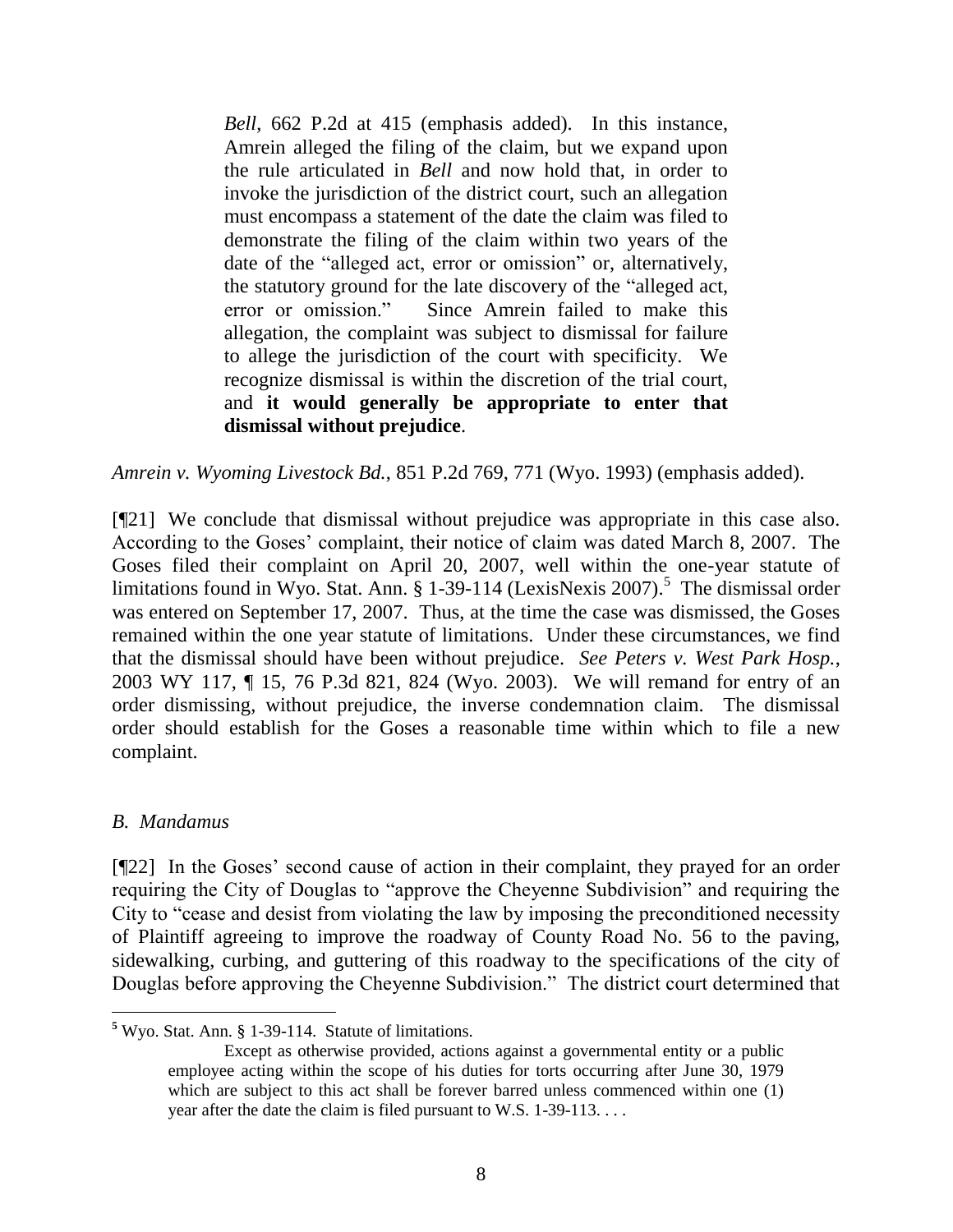this cause of action was a request for mandamus relief. The Goses do not dispute that determination. Therefore, we will also treat the request as one seeking mandamus relief.

[¶23] The law governing mandamus is clear:

l

The function of mandamus is to command the performance of a ministerial duty that is plainly defined and required by law. "Mandamus will not lie unless the duty itself is absolute and incontrovertible, or clear, certain, and indisputable." *State ex rel. Epp v. Mayor*, 894 P.2d 590, 595 (Wyo. 1995). If the lower tribunal has the right to exercise discretion regarding an issue, mandamus is not an appropriate remedy. *State ex rel. Feeney v. District Court of Seventh Judicial Dist.*, 614 P.2d 710, 711 n. 1 (Wyo. 1980). A public official"s duty is ministerial when "it is absolute, certain and imperative, involving merely execution of a specific duty arising from fixed and designated facts." Blacks Law Dictionary 996 (6th ed. 1990). Interpretation of a statutory duty in the context of mandamus is a question of law, reviewed *de novo*, following the general rules of statutory construction. *Basin Elec. Power Co-op. v. Bowen*, 979 P.2d 503, 506 (Wyo. 1999).

*Board of County Comm'rs, Sublette County v. State Bd. of Equalization*, 2001 WY 91, ¶ 10, 33 P.3d 107, 111 (Wyo. 2001).

[¶24] Thus, the question is whether the City had an absolute or incontrovertible duty to approve the Goses" proposed subdivision. It is clear that the City had the authority to approve or disapprove the proposed subdivision because that subdivision is within one mile of city limits. Such approval is contemplated by Wyo. Stat. Ann. § 34-12-103 (LexisNexis 2007). 6 *See also* Wyo. Stat. Ann. § 15-1-411 (LexisNexis 2007). 7

<sup>6</sup> Wyo. Stat. Ann. § 34-12-103. Contents of plat; acknowledgment; approval by county commissioners or governing body of cities or towns; filing and recording.

Every such plat shall contain a statement to the effect that "the above or foregoing subdivision of (here insert a correct description of the land or parcel subdivided) as appears on this plat, is with the free consent, and in accordance with the desires of the undersigned owners and proprietors", which shall be signed by the owners and proprietors, and shall be duly acknowledged before some officer authorized to take the acknowledgement of deeds. The plat shall meet the approval of the board of county commissioners if it is of land situated without the boundaries of any city or town or by the governing body of the city or town if situated within the boundaries of such city or town. When thus executed, acknowledged and approved, said plat shall be filed for record and recorded in the office of the clerk of the proper county; provided, however, that any such plat of land adjacent to any incorporated city or town, or within one (1)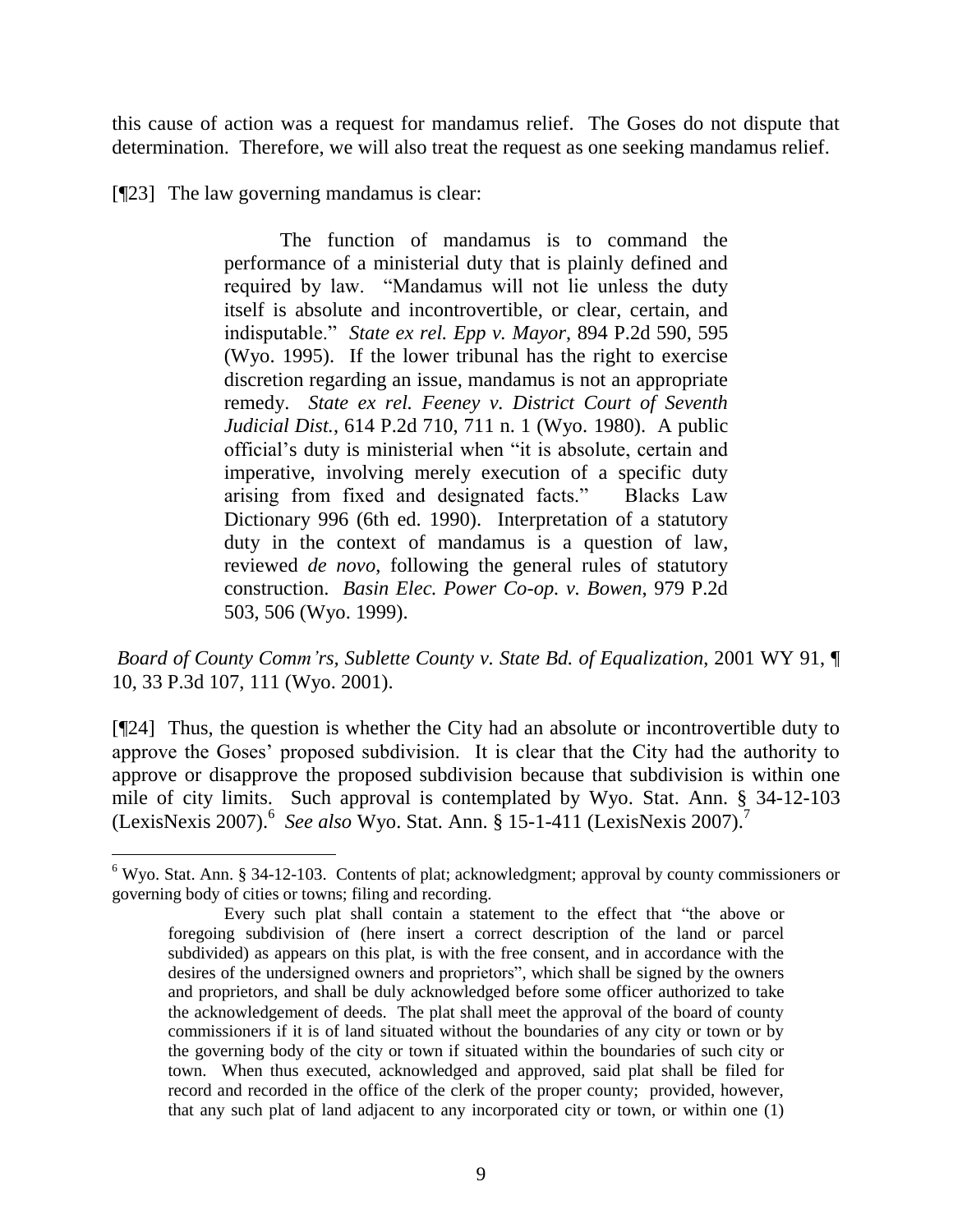[¶25] The next question is whether the City retains discretion in this regard. In *Prudential Trust Co. v. City of Laramie*, 492 P.2d 971, 973-74 (Wyo. 1972), we addressed a city"s role in approving a proposed subdivision:

> [T]he question we need to decide is how much discretion does the city have in exercising its right to approve or reject a proffered plat.

> When we say, as we have often said, that administrative officers and boards will not be permitted to act in an arbitrary or capricious manner and that courts will restrain such action, we mean the statement to apply to such actions as those of a city council when it deals with the platting of land.

\* \* \* \*

 $\overline{a}$ 

Our view is that the right and duty of the city to approve a plat necessarily carries with it the right to set reasonable and just prerequisities and requirements for approval of the plat, and in particular in the area of bringing the plat into conformity with other areas with respect to lots, blocks, streets, and the like.

(footnotes omitted). Based on the foregoing, it is clear that the City of Douglas maintains discretion to approve, or disapprove, the proposed subdivision.

[¶26] The Goses do not point to any law establishing that the City had a "ministerial duty that is plainly defined and required by law" to approve the subdivision. This is not surprising, given the statutes and precedent quoted above. Instead, the Goses attack the City"s exercise of its discretion and the reasons used to support its exercise of discretion. However, the remedy of mandamus is not so broad as to encompass such matters. While such attacks may be proper for a declaratory judgment action, those attacks are beyond

<sup>7</sup> Wyo. Stat. Ann. § 15-1-411. Incorporation of territory within potential urban area.

mile of the boundaries of any such city or town, shall be jointly approved by both the board of county commissioners of said county and the governing body of said city or town before same shall be filed and recorded in the office of the county clerk as aforesaid.

All territory within one (1) mile of an incorporated city or town, as it now exists or may hereafter be established, is potentially an urban area. No territory within a potential urban area may be incorporated as a city or town unless the governing body of the city or town causing the potential urbanized area to exist, by resolution, approves the proposed incorporation.